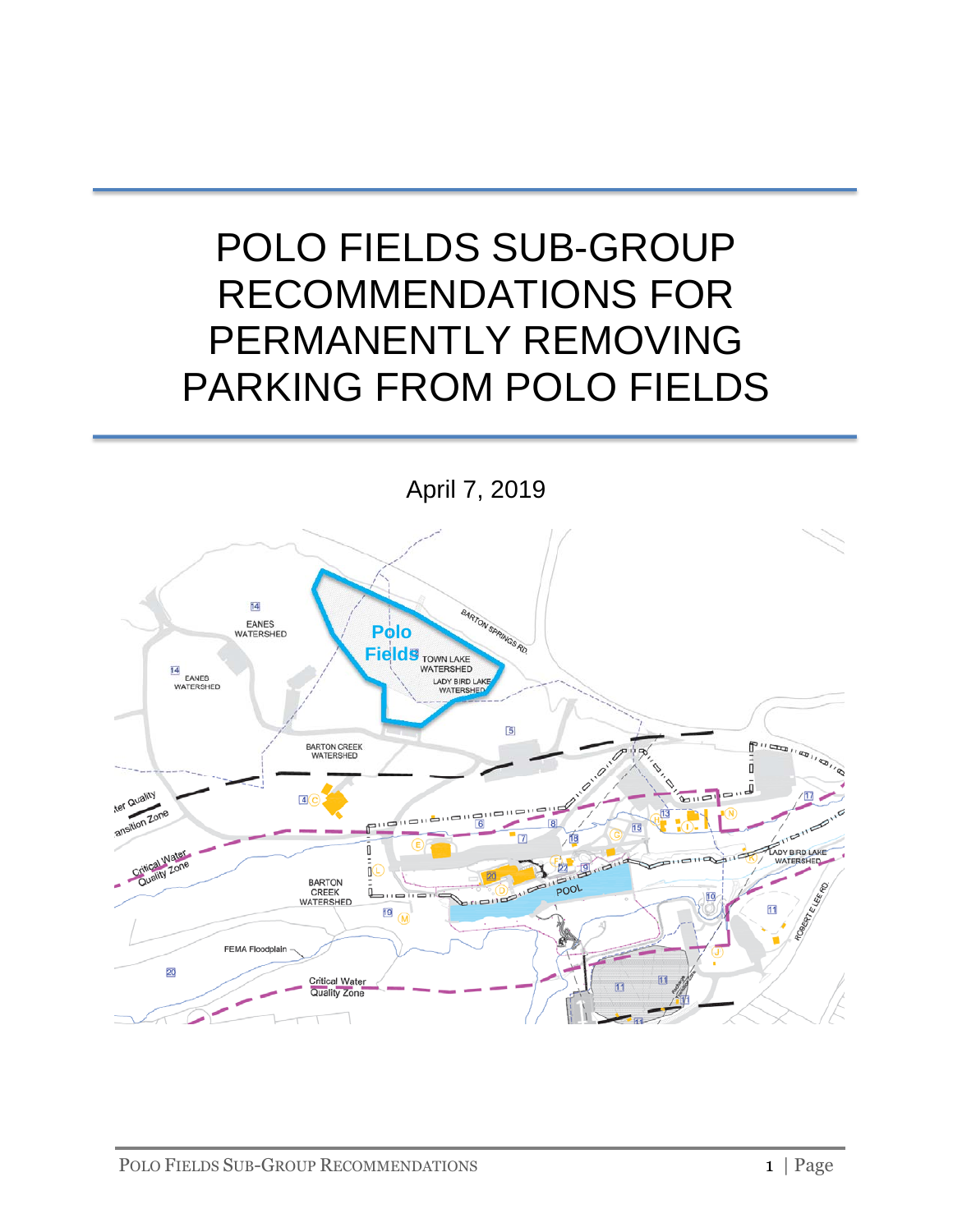# **Table of Contents**

- I. Introduction
	- A. Directive from City Council
	- B. Current Situation at the Polo Fields Overflow Parking Area
	- C. Goals, Challenges and Constraints with Permanently Removing Polo Fields Parking
- II. Polo Fields Sub-Group Recommendations
	- A. Recommendation for Phased Reduction of Polo Fields Parking
	- B. Recommended Strategies To Reduce Parking Demand
	- C. Recommended Transportation Demand Management Strategies
	- D. Education Strategies for Changing Public Behavior and Attitudes About Parking at Zilker Park and/or Using Alternative Transportation Options
- III. Zilker Park Master Plan Information and Opportunities for Consideration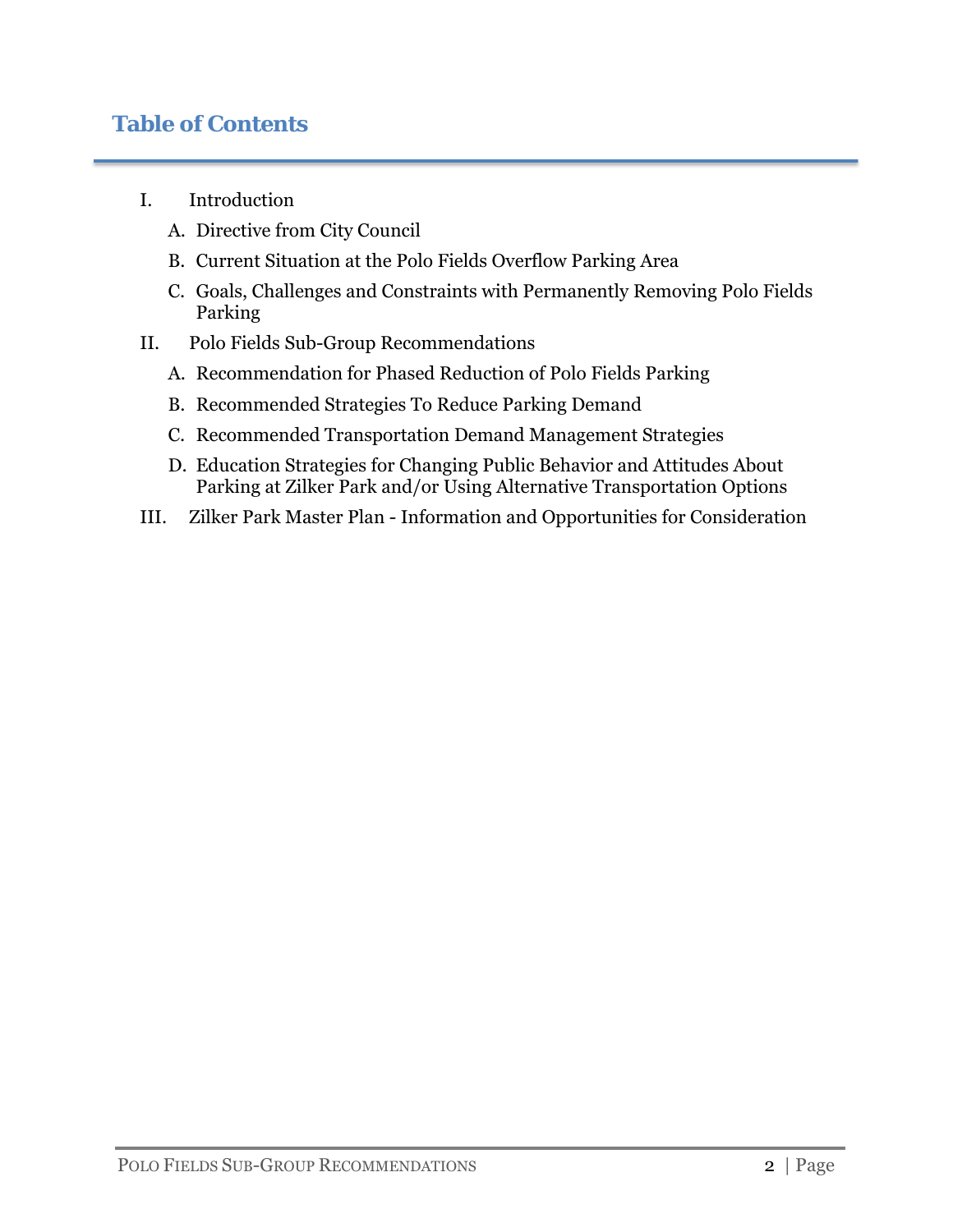#### **I. Introduction**

This document provides recommendations to the Zilker Park Working Group from the Polo Fields Working Sub-Group which includes representatives from various commissions, neighborhoods and park users from across the city

#### **A. Directive from City Council**

On June 28, 2018, City Council directed the City Manager to form the Zilker Park Working Group to, *inter* alia, "*Make recommendations to establish a plan to permanently remove parking on the Polo Fields, taking into consideration possible strategies to reduce parking demand and utilization of transportation demand management strategies."* Resolution No. 20180628-072.

 On November 1, 2018, the Polo Fields Working Sub-Group was created, and currently includes the following members: Steve Barnick, Mike Cannatti, Judith Craft, Kelly Davis, Corey Evers, Mark Gentle, Gordon Kelley, Dawn Lewis, Mary Ann Neely, Mac Ragsdale, James Russell, Lindsey Sokol, and Lemuel Williams. The following city staff was assigned to assist with the sub-group work: Jennifer Steverson, Jason Maurer, Liana Kallivoka, Kim McKnight, Rey Hernandez, and Keith Tapscott.

# **B. Current Situation at the Polo Fields Overflow Parking Area**

The Polo Fields parking area provides an estimated 1,000 non-paved overflow parking spaces, roughly twice the amount of paved parking (506) in Zilker Park between Barton Creek and Barton Springs Road. Additional "non-paved parking" at Zilker Park includes Stratford Drive (600-1,000) and Lou Neff Road (200). This parking area covers approximately 7 acres of Zilker Park.

Beginning in March 2016, the City of Austin has collected parking fees during charging times for parking in the Polo Fields parking by providing parking station kiosks to pay for parking. According to city records, annual parking fees collected from overflow parking (including the Polo Fields) amounted to \$57,610 (for 11,522 cars in 2016), \$119,175 (for 23,801 cars in 2017), and \$91,130 (for 18,226 cars in 2018). Until 2019, parking revenue (total revenue minus expenditures that include administrative costs, parking enforcement costs, credit card fees, debt service, etc.) was directed to the General Fund. However, starting in FY 2019, PARD has a Parking Revenue Fund that will allow tracking of how parking revenue is spent. It is noted that pool patrons with annual passes are issued hang tags for their vehicles and do not pay for parking (exempt from enforcement).

The Polo Fields is heavily used for overflow parking on Thursday through Sunday from March to September when the meters are operating, including during summer swim season, Zilker Botanical Garden events, Blues on the Green, Barton Springs Free Swim Day, Zilker Hillside Theater, Zilker Lodge, and Camp Sunshine events. However, the demographics are changing and use of the Polo Fields for parking is increasing on weekdays. This period coincides with the peak use season of March through September at Zilker Metropolitan Park. The Sunshine Camp intermittently uses the Polo Fields for overflow parking needs during camp season.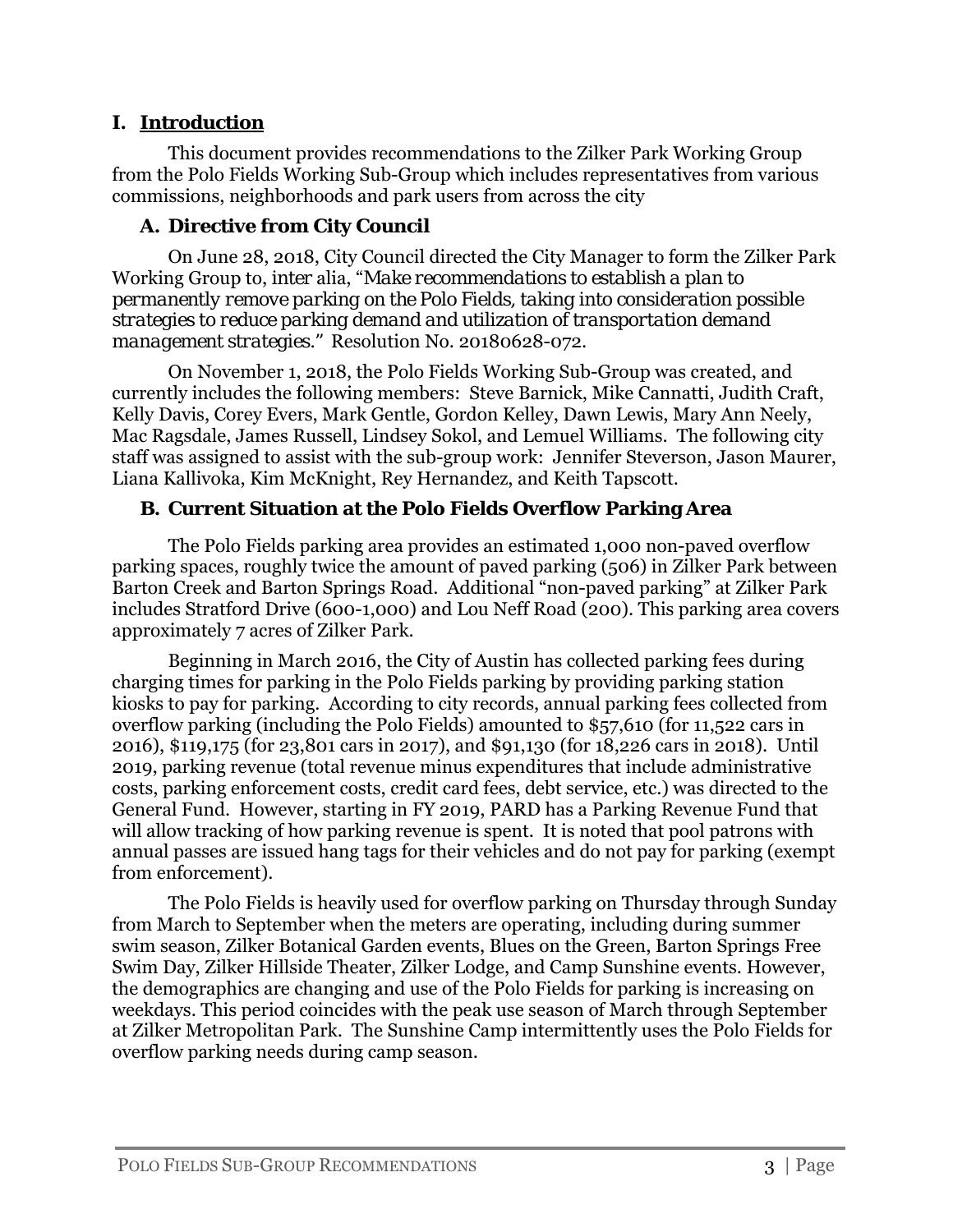During the Zilker Holiday Tree Lighting, Trail of Lights and Zilker Kite Festival, the City of Austin allows the promoters of those events to collect a parking fee of up to \$15 per vehicle and retain the revenue generated from parking on the Polo Fields.

For decades, the Polo Fields area has been used for many different vehicle-related uses, including overflow parking for park uses and special events, such as Fourth of July Fireworks show, driving under the Zilker Christmas Tree at the Moon Tower, etc.

Zilker Park is a "metropolitan park" which serves citizens from the entire metropolitan area with numerous amenities, natural areas, trails, and events.

In 2018, Barton Springs Pool had record attendance of approximately 975,000 visitors, with 2019 attendance projected to exceed 1 million people.

Zilker Botanical Garden has seen annual paid attendance grow in recent years to more than 120,000 visitors in 2018, and projections are future attendance could double over the next five years. Many ZBG visitors use the Polo Fields for overflow parking, including 1,300 Austin Area Gardening Club members who park vehicles at the Polo Fields while attending meetings, shows, and sales but do not pay admission. In 2018, Zilker Botanical Garden (ZBG) discontinued the large Garden Festival in March (2-day event) which in previous years used the Polo Fields for parking. Parking fees would likely have been on the horizon for ZBG, and with the goal of becoming a self-sufficient (possibly non-profit) entity, the inability to have easy access to parking with garden access will make meeting that goal difficult. Currently, other ZBG events are smaller and use the Butler Landfill for parking at this time. The Arbor and Monarch Day joint celebration is growing. It may be likely in upcoming years that these events may require the use of the Polo Fields or Stratford/Butler Landfill area for parking.

Zilker Hillside Theater hosts free events, shows, and concerts at the outdoor theatrical venue, including Shakespeare in the Park, Zilker Theatre Productions' Summer Musical, and The South Asian New Year. With annual attendance exceeding 45,000 park visitors, ZHT visitors use the Polo Fields for overflow parking. The largest ZHT events occur on weekend nights during the summer musical (Thursday-Sunday between July 4th and mid-August), and bring up to 2,000 visitors to the park on a peak nights (Friday, Saturday and the final show on Sunday). While there are other park visitors parking at the Polo Fields on musical nights, theatre patrons account for over 600 vehicles on peak nights.

The Austin Kite Festival and Trail of Lights events are city sponsored community events which operate at Zilker Park pursuant to a contract with the City of Austin which provides for parking access at the Polo Fields. The entrance and parking fees are determined by the City Fee Schedule. This decision was made by City Council when the non-profit partners took over the management responsibilities and there was significant interest in maintaining a city cap on fees collected for parking versus allowing other rates to be set. Accordingly, both events use parking fees from the Polo Fields parking to fund these community-wide events, with proceeds being directed to non-profit foundations running the events.

With annual Kite Festival attendance of approximately 35K park visitors, the Austin Kite Festival charges \$10/car (when not cancelled due to weather).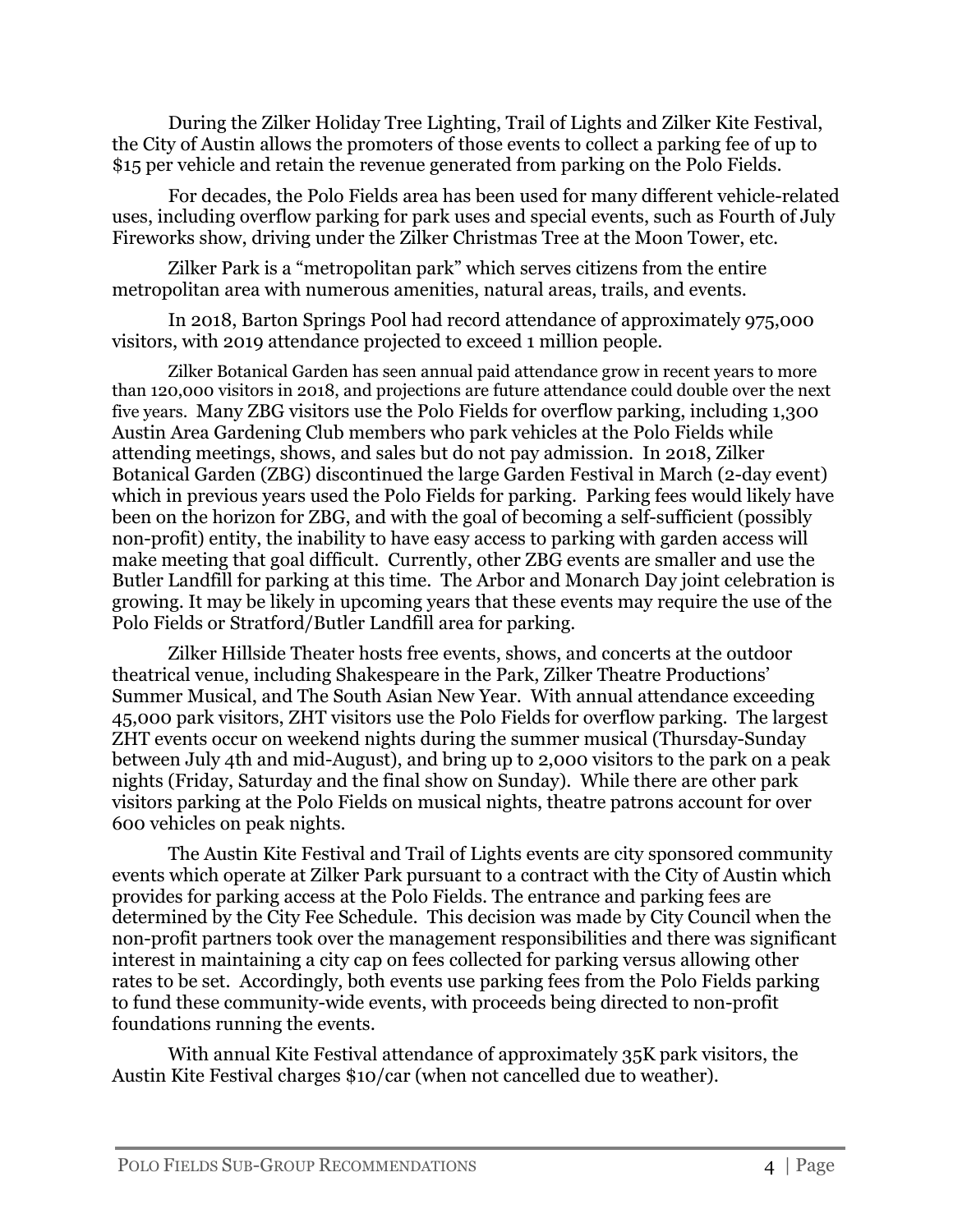With annual Trail of Lights attendance of approximately 400K park visitors over 14 days, the Trail of Lights charges \$15/car (when not cancelled due to weather).

The Polo Fields area is heavily compacted from substantial vehicle parking use throughout the year, with soil compression effectively meeting "impervious cover" levels of permeability. The Polo Fields area is located partly in the Barton Creek Watershed, partly in the Lady Bird Lake Watershed, and partly in the Eanes Watershed, but is located outside of the Water Quality Transition Zone for the Barton Creek Watershed.

The use of the Polo Fields area for overflow parking may violate the pollution prevention and limitations on impervious cover required per LD Section 25-8-514 for the portions of the Polo Fields that are within the Barton Springs Zone Watershed Regulation Area.

With the topography of the Polo Fields area, surface flow drains primarily into Lady Bird Lake and Barton Creek, with runoff into the Barton Creek Critical Water Quality Zone that flows down to the paved parking lot in front of the Bathhouse and drains, untreated, into Barton Creek downstream of the lower dam.

 The use of landscape areas of the park for parking and pedestrian circulation has resulted in extensive environmental degradation, most specifically within the critical root zones of trees in the park. Using this area for parking prevents the public from using the Polo Fields as parkland.

The lack of coordination between pedestrian and vehicular amenities within the park has resulted in the development of ad-hoc trails across vegetated areas.

There is no regular program of maintenance (aeration) and supplemental irrigation in the Polo Fields overflow parking to offset compaction and run-off problems.

From the standpoint of potential impact to the Barton Creek Watershed, the Polo Fields parking area is a more environmentally sensitive area than the Butler Landfill Cap area.

From the standpoint of visitor parking convenience to the Zilker Park facilities and events which attract the most "regular" visitors (Barton Springs Pool, Zilker Hillside Theater), the Polo Fields parking area is more conveniently located than the Butler Landfill Cap. However, this parking convenience factor does not apply for certain special events that occur during only specified times, such as ACL Music Festival, Trail of Lights events, and Zilker Kite Festival.

While parking on unimproved areas with soil and vegetation in either the Polo Fields or Stratford location is not preferable, parking on the Polo Fields has a higher potential to adversely impact Barton Springs than the Butler Landfill. An improved, permitted parking area on the Butler Landfill would be preferable over an unimproved parking area on the Polo Field. In addition, an improved parking area on the Butler Landfill would be preferable to an improved parking area on the Polo Field, as it would constitute the minimal departure from Land Development Code requirements and would involve reduced impervious cover in the Barton Springs Zone.

In 2016 the Parkland Events Task Force issued a final report and recommendation to "Develop a parking and traffic solution for parks that would reduce usage of green space parking, such as the Polo Fields at Zilker Park."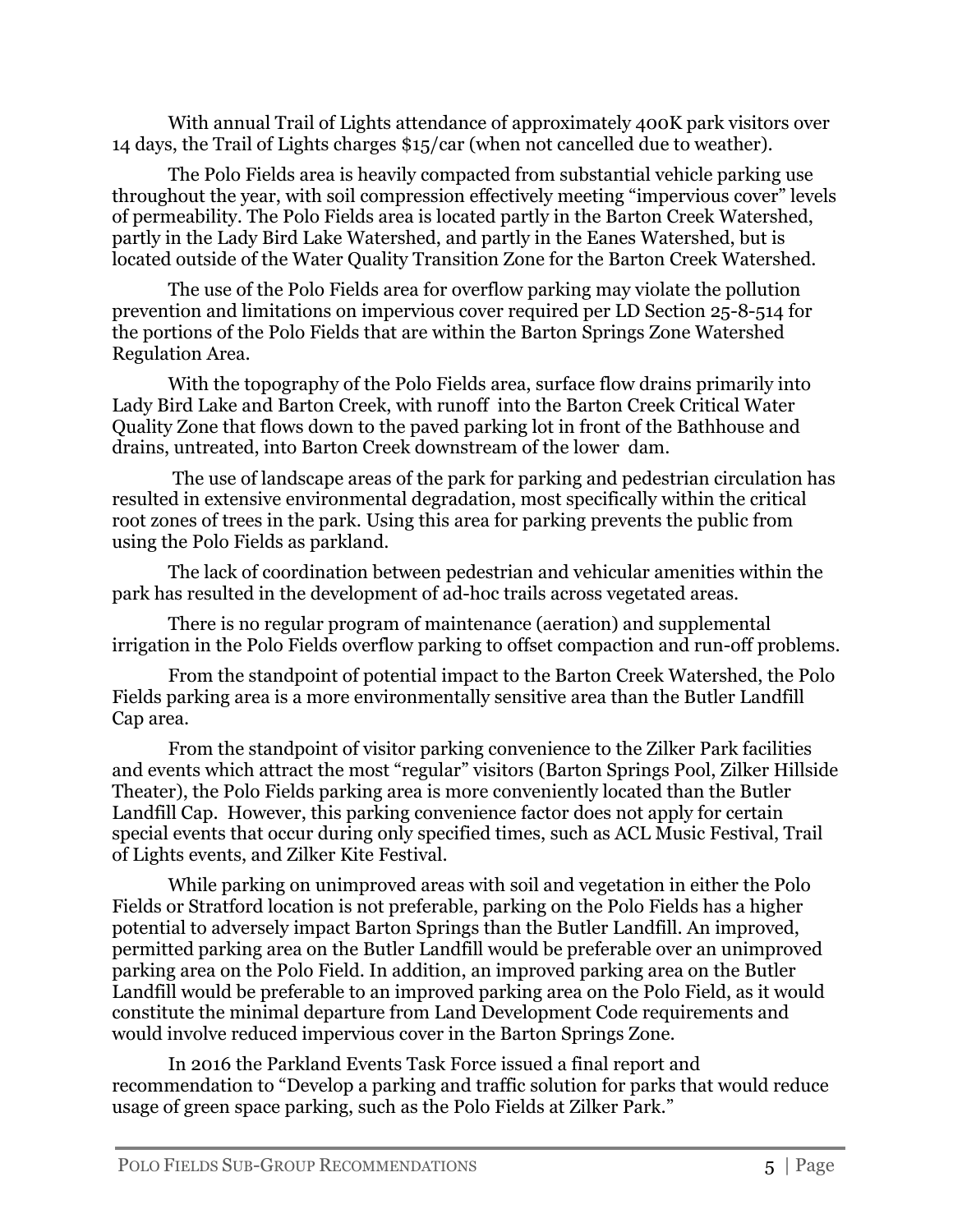Phasing out Polo Fields parking for episodic community events within a year or two will impact the financial viability and/ or affordability of these events that have been in Zilker Park for decades. A much better approach would be to address the daily use of the polo fields by phasing that out over five or six years and giving the events that time to figure out a strategic plan to remove their parking in totality by the same deadline but not scaling it back year over year. At the end of the six years, the events and the city as their partner, will have either figured it out or will have to make operational decisions to change their financial and operational models. All events are not created equal and the impact will affect them very differently.

#### **C. Goals, Challenges and Constraints with Permanently Removing Polo Fields Parking**

Goals: removing Polo Fields Parking, retaining and expanding greenspace for recreational use by public, protecting trees, vegetation, and environmentally sensitive areas, meeting existing and future needs of park users, events and programs, and identifying/implementing alternate parking and/or transportation solutions that will be efficient and convenient for visitors to Zilker Park.

Challenges: Balancing competing park use and needs, including reducing and/or controlling traffic and parking; limiting impervious cover; meeting existing and future needs of park users, events and programs; finding alternate parking solutions; minimizing impact on neighborhood from reducing parking at Zilker Park, and overlap with work of other sub-groups. It is reasonable to anticipate public opposition from some park users to any plan to remove Polo Fields parking that does not also provide corresponding parking and/or transportation arrangements that are convenient, affordable and accessible to the public. Some solutions (e.g., higher parking fees) can adversely impact considerations of equity and access, particularly with respect to community members who do not live in vicinity of Zilker Park or who have limited financial resources.

Constraints: The Zilker Park area is subject to City, State, and Federal regulations including, but not limited to, those pertaining to the protected habitat within the Barton Creek Critical Water Quality Zone, the existing historical resources, the Edwards Aquifer Recharge Zone, the heritage trees existing within the area, the SOS Ordinance, and the current Building and Land Development Codes. Regulatory constraints specific to the Polo Fields include:

1. Barton Creek Watershed, Eanes Creek Watershed, and Lady Bird Lake Watershed.

2. Water Quality protections from SOS Ordinance for the Barton Creek Watershed portion, including LDC Section 25-8-514 for the portions of the Polo Fields that are within the Barton Springs Zone Watershed Regulation Area.

3. City of Austin requirements for Water Supply Suburban zone portion of Polo Fields.

4. Edwards Aquifer Recharge Zone protections.

5. Applicable National Historic District protections for the Zilker Park Historic District.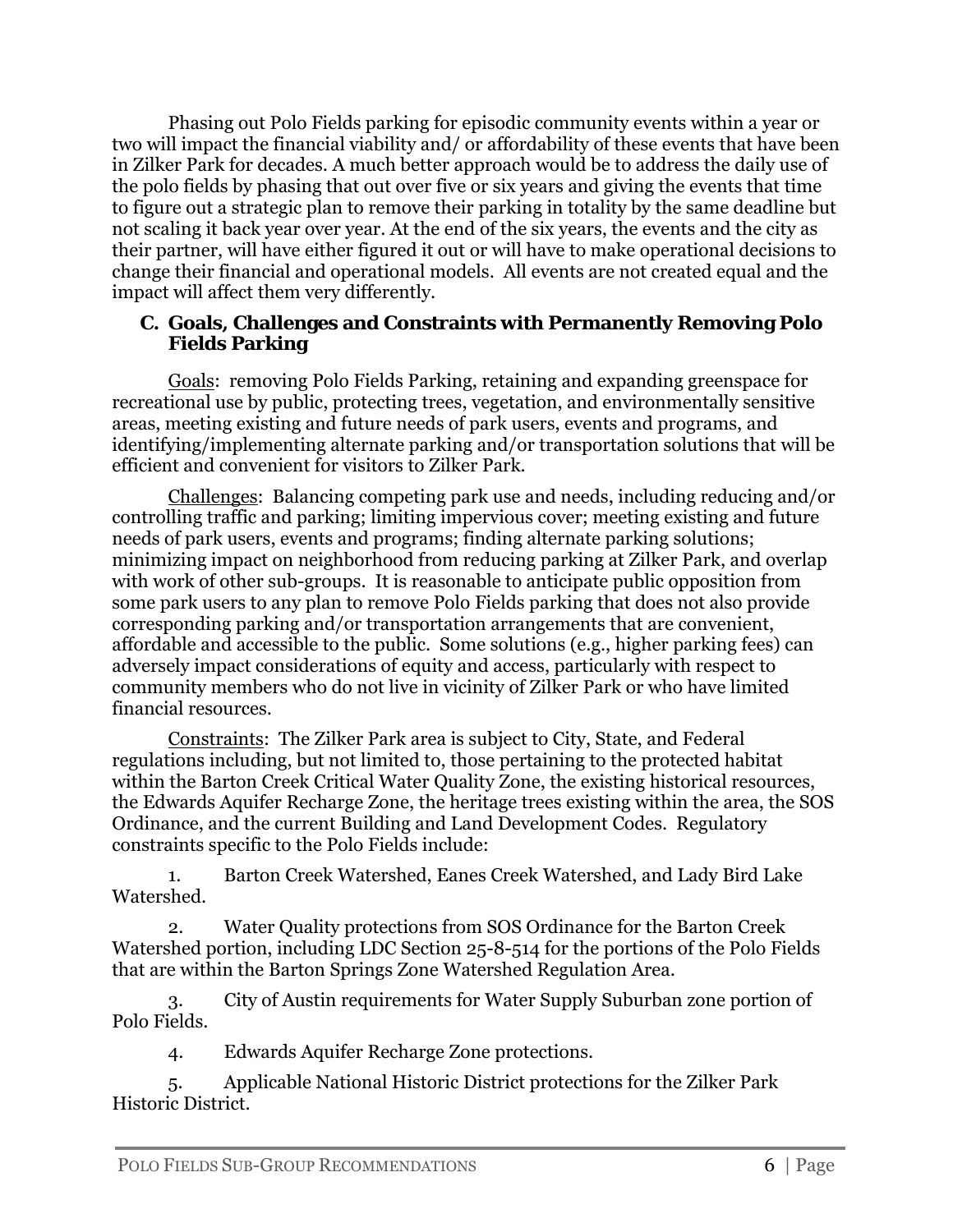6. City of Austin Tree Ordinance.

7. The most recent Site Development Permit applicable to the park (SPC-2012-0104D).

# **II. Polo Fields Sub-Group Recommendations**

### **A. Recommendation for Phased Reduction of Polo Fields Parking**

The Polo Fields Sub-Group (PFSG) worked to find a consensus recommendation for removing Polo Fields parking over the long term which provided allowances to accommodate the replacement of lost parking during the transition. On the one hand, the Polo Fields Sub-Group *unanimously supports* "reducing available Polo Fields parking area in phases over time." On the other hand, the Polo Fields Sub-Group *unanimously opposes* recommending "a phased removal of Polo Fields parking without providing corresponding convenient, affordable and accessible parking and/or transportation arrangements to replace the number of parking spaces removed from the Polo Fields."

In the middle of these two positions, the recommendation for a phased removal of parking that received the most PFSG support<sup>1</sup> was:

Option 1: In support of consensus recommendation to remove Polo Fields parking over the long term, the Polo Fields Sub-Group recommends a phased removal of Polo Fields parking in the near term using the following schedule, provided that convenient, affordable and accessible parking and/or transportation arrangements are made to replace a significant portion of the number of parking spaces removed from the Polo Fields:

- Year 1 (2019): Continue Polo Fields overflow parking, but begin on-site and social media education campaign on community benefits and plan to reduce/eliminate Polo Fields parking.
- Years 2-3 (2020/2021): Reduce size of Polo Fields overflow parking area by 1/3 after securing an equivalent number of short-term parking spaces and/or identified transportation alternatives, and extending education campaign on community benefits and plan to reduce/eliminate Polo Fields parking.
- Years 3-5 (2021/2023): Reduce size of Polo Fields overflow parking area by 2/3 after securing an equivalent number of short-term parking spaces and/or identified transportation alternatives, and extending education campaign on community benefits and plan to reduce/eliminate Polo Fields parking.
- Years 5-6 (2023/2024): Close Polo Fields overflow parking area after securing short-term parking/transportation alternatives and extending education campaign on community benefits of eliminating Polo Fields parking.

A second recommendation for a phased removal of parking that also received majority support<sup>2</sup> was:

 <sup>1</sup> PFSG members supporting Option 1 include Mac Ragsdale, Mike Cannatti, Judith Craft, Gordon Kelley, Lindsey Sokol, Steve Barnick, and Mary Ann Neely. PFSG members opposed to Option 1 include Kelly Davis and Mark Gentle.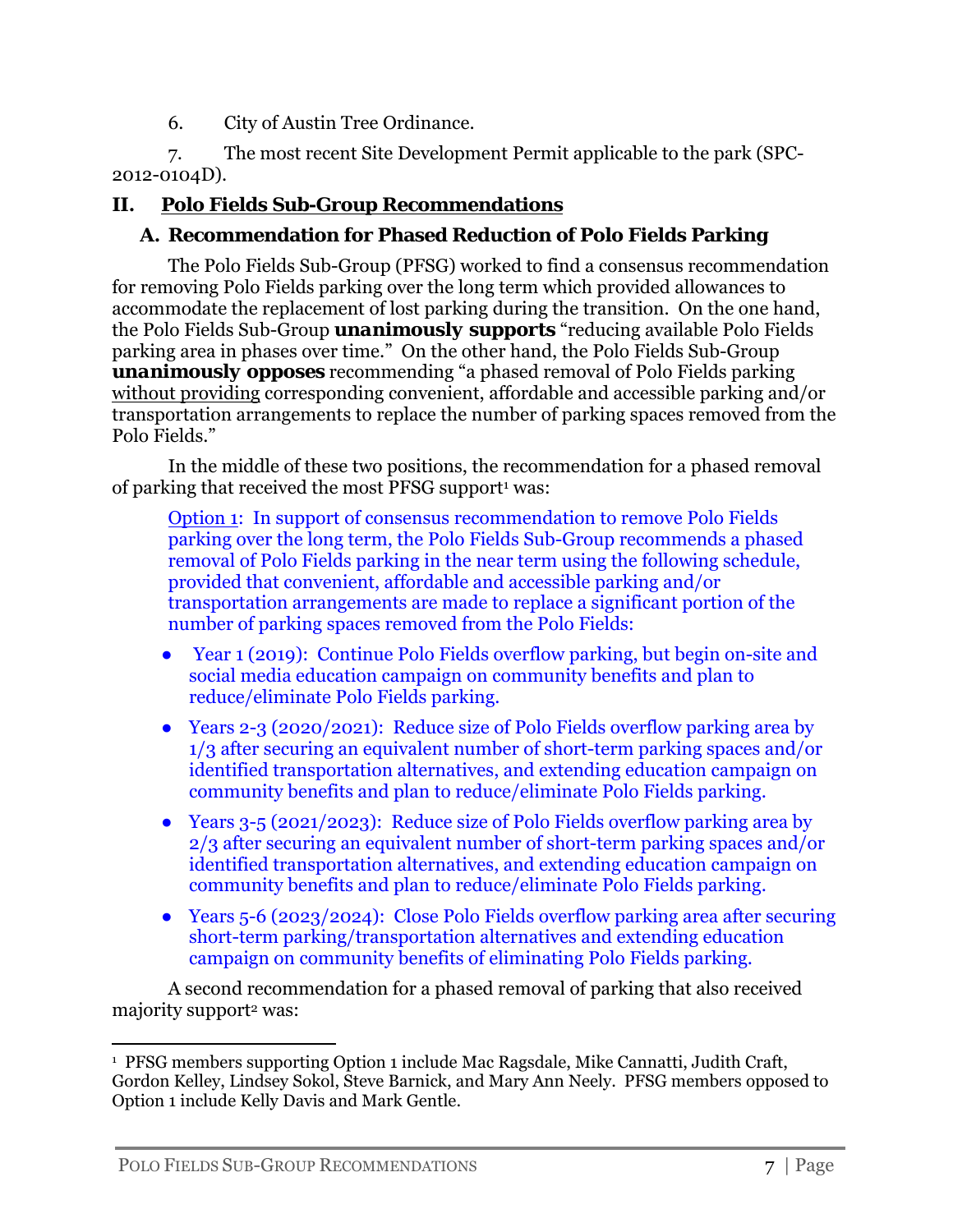Option 4: In support of consensus recommendation to remove Polo Fields parking over the long term, the Polo Fields Sub-Group recommends a phased removal of Polo Fields parking in the near term using the following schedule:

- Year 1 (2019): Continue Polo Fields overflow parking, but begin on-site and social media education campaign on community benefits and plan to reduce/eliminate Polo Fields parking.
- Year 2 (2020): Reduce size of Polo Fields overflow parking area by 30% by May 1, 2020. This reduction in parking will be strictly enforced without exceptions for special events or daily overflow parking needs.
- Year 3 (2021): Reduce size of Polo Fields overflow parking area by 60% by May 1, 2021 after securing an equivalent number of viable parking alternatives to the reduced parking that will accommodate the displaced parking and that are similar to the displaced parking in affordability, convenience, and usability.
- Years 4 (2022): Close Polo Fields overflow parking area by May 1, 2022 after securing an equivalent number of viable parking alternatives to the reduced parking that will accommodate the displaced parking and that are similar to the displaced parking in affordability, convenience, and usability.

With each phased reduction in parking, the Polo Fields are to be restored to match existing adjacent non-parking areas following each phased reduction, and the city will extend the education campaign on community benefits of eliminating Polo Fields parking.

# **B. Recommended Strategies To Reduce Parking Demand**

The PFSG recommends the following strategies to reduce parking demand at the Polo Fields parking area:

- 1) Improve enforcement for Polo Fields parking to mitigate the need for parking on the Polo Field.3
- 2) Reducing available Polo Fields parking area in phases over time. 4
- 3) Restricting Polo Fields parking uses to specific calendar dates or events (namely, Blues on the Green, Zilker Hillside Theater, Zilker Tree Lighting, Trail of Lights, Zilker Kite Festival, Zilker Botanical Garden Spring Event), provided that event organizers are required to make remediation/repair measures (e.g., turf

3 PFSG members in support include Mike Cannatti, Judith Craft, Gordon Kelley, Steve Barnick, Dawn Lewis, Mary Ann Neely, and Kelly Davis. None opposed.

4 PFSG members in support include Mike Cannatti, Steve Barnick, Mark Gentle, Mac Ragsdale, Judith Craft, Dawn Lewis, Gordon Kelley, Lindsey Sokol, Mary Ann Neely, and Kelly Davis. None opposed.

<sup>&</sup>lt;u> 1989 - Johann Stein, marwolaethau a gweledydd a ganlad y ganlad y ganlad y ganlad y ganlad y ganlad y ganlad</u> 2 PFSG members supporting Option 4 include Mac Ragsdale, Judith Craft, Dawn Lewis, Mike Cannatti, Gordon Kelley, and Steve Barnick. The PFSG member opposed to Option 4 was Mark Gentle.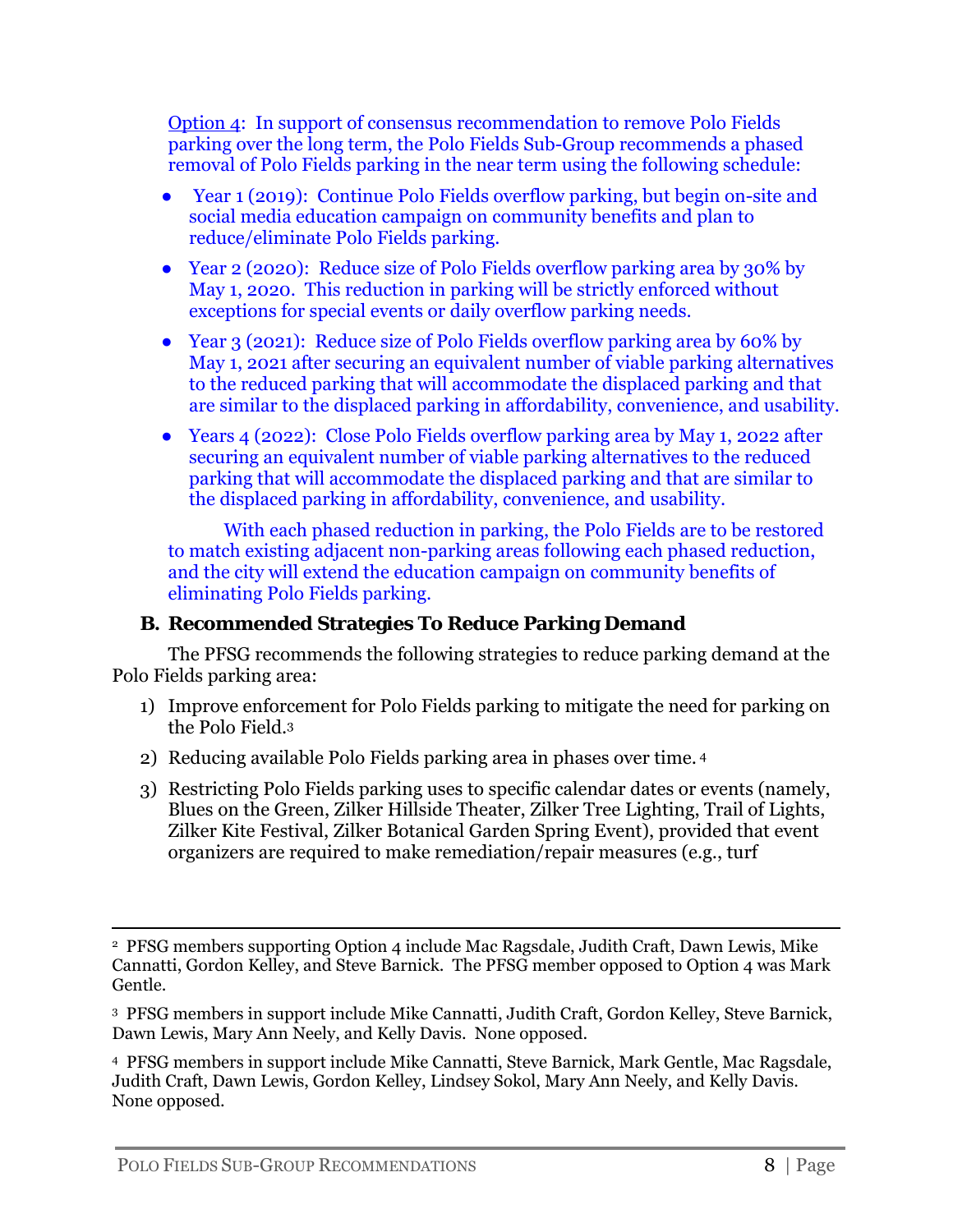replacement, aeration, etc.) until such time as the Zilker Master Plan parking and traffic recommendations are completed/implemented. 5

- 4) Identifying short-term alternative parking options, such as:
	- a) proposed parking under MoPac pursuant to terms of Multiple Use Agreement between City and Texas Department of Transportation dated October/November, 2000,<sup>6</sup>
	- b) parking on Butler Landfill area on west/upstream side of MoPac,<sup>7</sup> and
	- c) parking at Austin High.<sup>8</sup>
- 5) Identifying short-term alternative parking options based on proposed improvements to Stratford Landfill Area or adjustments thereto, such as reducing the size of the improvements area to create an extended natural or "green field" area along Lady Bird Lake or near the Great Lawn. Possible locations for smaller improvements area include placing grass pavers along Stratford Road (to extend existing road surface for staging/parking) or close to MoPac bridge (for access convenience to ZBG, trail users, Nature and Science Center).9
- 6) Exploring long-term alternative parking options outside of Zilker Park, such as parking at existing parking lots (e.g., Barton Oaks, Barton Creek Mall) and/or investing in properties and parking structures adjacent or in proximity to Zilker Park for new parking options to reduce the need for parking pressure in the park.10
- 7) Identifying long-term alternative parking options in Zilker Park, such as parking improvements at Azie Morton along the south side of Barton Springs Pool (to

 5 PFSG members in support include Mike Cannatti, Steve Barnick, Gordon Kelley, Lindsey Sokol, James Russell, Judith Craft, Dawn Lewis, and Mary Ann Neely. PFSG members in opposition include Mark Gentle, Mac Ragsdale, and Kelly Davis.

<sup>6</sup> PFSG members in support include Steve Barnick, Mark Gentle, Mac Ragsdale, Judith Craft, Dawn Lewis, Gordon Kelley, Lindsey Sokol, Mike Cannatti, Mary Ann Neely and Kelly Davis. None opposed.

<sup>7</sup> PFSG members in support include Mac Ragsdale, Judith Craft, Gordon Kelley, Lindsey Sokol, Steve Barnick, Mike Cannatti, and Mary Ann Neely. PFSG members in opposition include Dawn Lewis, Mark Gentle, and Kelly Davis.

<sup>8</sup> PFSG members in support include Mike Cannatti, Steve Barnick, Mark Gentle, Mac Ragsdale, Judith Craft, Dawn Lewis, Gordon Kelley, Lindsey Sokol, Mary Ann Neely and Kelly Davis. None opposed.

<sup>9</sup> PFSG members in support include Mike Cannatti, Steve Barnick, Mac Ragsdale, Judith Craft, Gordon Kelley, and Mary Ann Neely. PFSG members in opposition include Mark Gentle and Kelly Davis.

<sup>10</sup> PFSG members in support include Mark Gentle, Mac Ragsdale, Dawn Lewis, Gordon Kelley, Steve Barnick, Mike Cannatti, Mary Ann Neely and Kelly Davis. PFSG members in opposition include Judith Craft and Lindsey Sokol.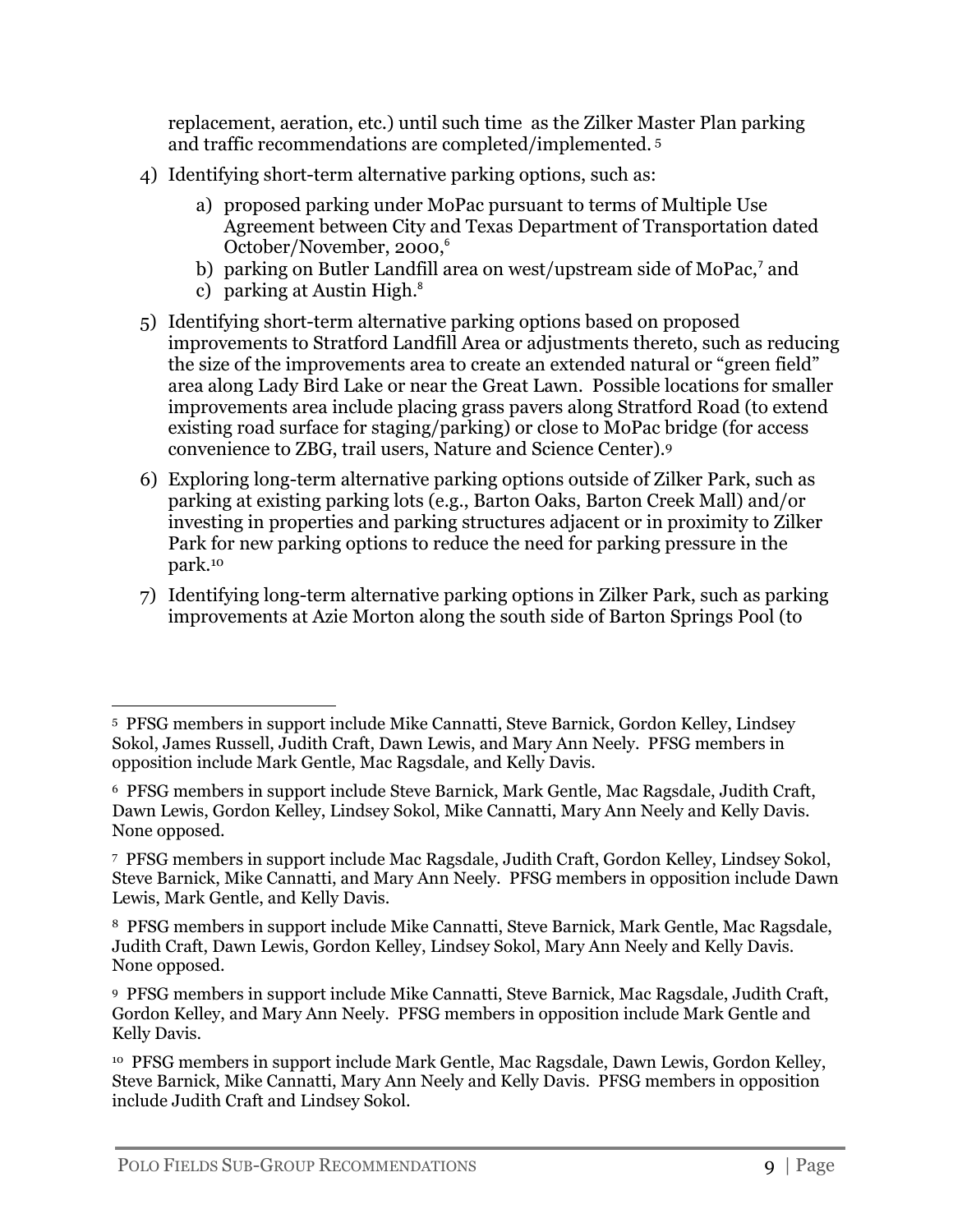reduce impervious cover and improve water quality while maintaining or reducing parking capacity), Stratford/Butler Landfill area, Lou Neff Road, etc.11

### **C. Recommended Transportation Demand Management Strategies**

The PFSG recommends the following transportation demand strategies for reducing parking at the Polo Fields parking area:

- 1) Improving alternative transportation access to Zilker Park with additional/separated bike lanes, bus/rail shuttle service, pedestrian crossing improvements, Butler Trail connectivity improvements, etc.<sup>12</sup>
- 2) Improving rideshare and scooter access to Zilker Park.13
- 3) Public education campaign at Zilker Park/Polo Fields on available transportation options and associated benefits to health, environment, etc.14
- 4) Expand Zilker Zephyr (or similar transportation option) to connect to downtown area.15
- 5) Investigate possible use of hotel occupancy tax funding for tourist transportation systems under Texas Tax Code § 351.110(a) ("a municipality may use the revenue derived from the tax imposed under this chapter for a transportation system to transport tourists from hotels in and near the municipality to … (4) tourist attractions in or near the municipality").16
- 6) Investigate strategies used by other cities to address parking and traffic concerns at city parks and greenspace include:

<sup>11</sup> PFSG members in support include Mike Cannatti, Steve Barnick, Mark Gentle, Mac Ragsdale, Judith Craft, Gordon Kelley, Lindsey Sokol, Dawn Lewis, Mary Ann Neely and Kelly Davis. None opposed.

<sup>12</sup> PFSG members in support include Steve Barnick, Mark Gentle, Mac Ragsdale, Judith Craft, Mike Cannatti, Dawn Lewis, Gordon Kelley, Lindsey Sokol, Mary Ann Neely, and Kelly Davis. None opposed.

<sup>13</sup> PFSG members in support include Mac Ragsdale, Judith Craft, Gordon Kelley, Steve Barnick, Mike Cannatti, Mary Ann Neely, and Kelly Davis. None opposed.

<sup>14</sup> PFSG members in support include Steve Barnick, Mark Gentle, Mac Ragsdale, Judith Craft, Mike Cannatti, Dawn Lewis, Gordon Kelley, Lindsey Sokol, Mary Ann Neely, and Kelly Davis. None opposed.

<sup>15</sup> PFSG members in support include Mike Cannatti, Steve Barnick, Dawn Lewis, Gordon Kelley, Mary Ann Neely, and Kelly Davis. PFSG members in opposition include Lindsey Sokol and Judith Craft.

<sup>16</sup> PFSG members in support include Mike Cannatti, Steve Barnick, Mark Gentle, Mac Ragsdale, Judith Craft, Gordon Kelley, Mary Ann Neely, and Kelly Davis. None opposed.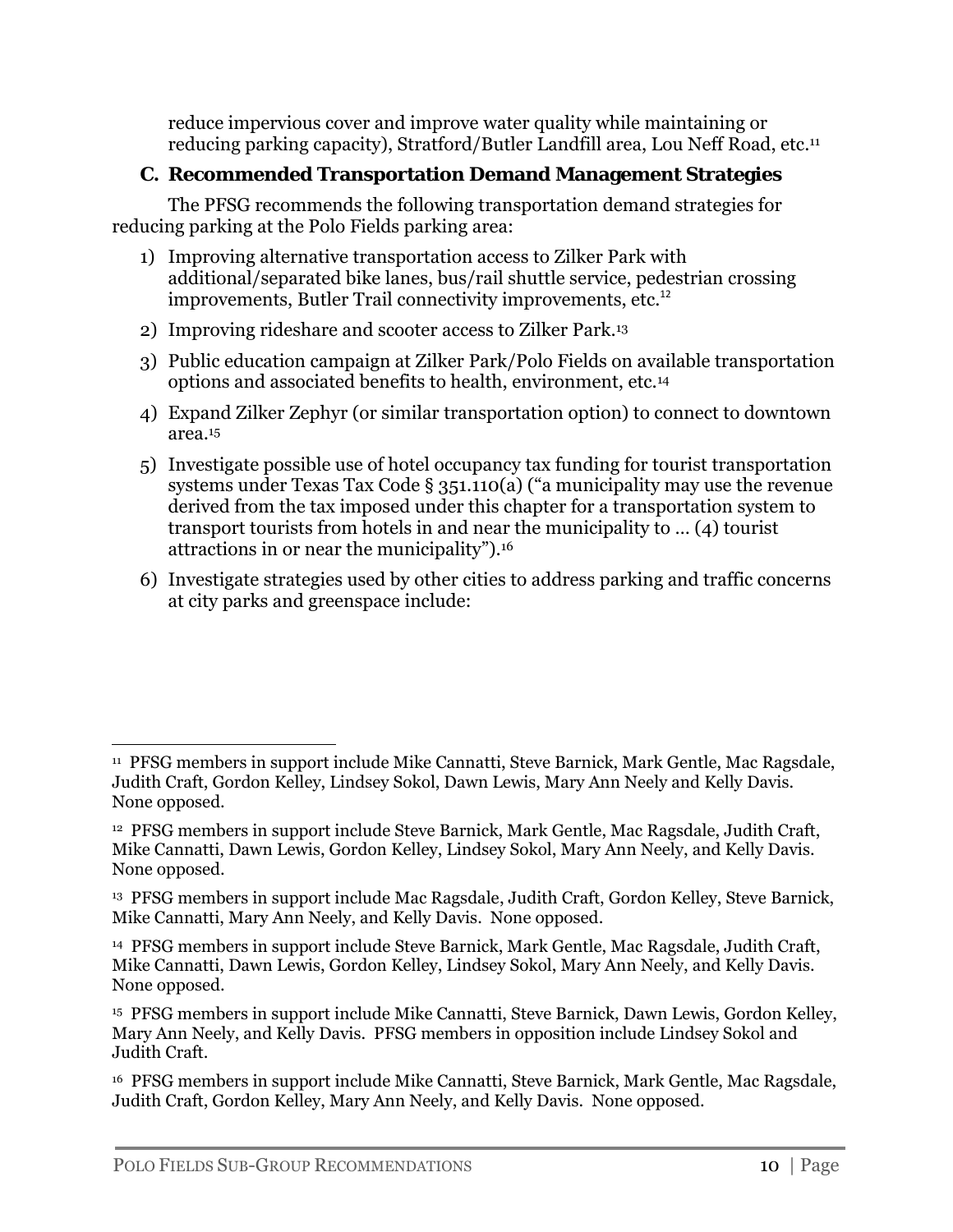- a) Promoting active transportation options with separated bike and pedestrian trails and trail grades (Millenium Park - Chicago, Central Park - New York, Katy Trail - Dallas).17
- 7) Upon closure of Polo Field, limestone blocks or other aesthetic and environmentally suitable parking barriers should be positioned around Polo Fields to prevent vehicle access to Polo Field.18
- 8) To inform decision-making process, park stakeholders should be surveyed to identify specific parking needs in terms of time and amount and potential challenges or impact from removing parking.19
- 9) In evaluating potential alternative parking/transportation solutions to replace the current/historical Polo Fields parking uses, consideration should be given to the financial and environmental feasibility of an underground parking structure with a "green" roof in any suitable location (e.g., near MoPac at the Polo Field, Pistol Range, or Butler Landfill areas) along the lines of the underground parking facilities at Millenium Park in Chicago. *See*, Downtown Chicago's Millennium Garages Home to the Largest Green Rooftop in the World.20

#### **D. Education Strategies for Changing Public Behavior and Attitudes About Parking at Zilker Park and/or Using Alternative Transportation Options**

The PFSG recommends the following public education strategies at Zilker Park/Polo Fields on the benefits of reducing/removing Polo Fields parking:

- 1) Use Spring/Summer 2019 to educate park visitors about upcoming closure of Polo Fields parking.
- 2) Provide Zilker Park parking status information to public with electronic billboards, website, and social media platforms.
- 3) Include signage at Polo Fields during transition time notifying public of future closure of Polo Fields parking and identified parking alternatives.
- 4) Promote public awareness of other metropolitan parks and amenities (such as alternative pools, disc golf courses, garden areas, trails, etc.) to reduce demand/usage of Zilker Park.

 17 PFSG members in support include Mark Gentle, Mac Ragsdale, Judith Craft, Mike Cannatti, Gordon Kelley, Steve Barnick, Dawn Lewis, Mary Ann Neely, and Kelly Davis. None opposed.

<sup>18</sup> PFSG members in support include Mike Cannatti, Mac Ragsdale, Judith Craft, Gordon Kelley, Mark Gentle, Steve Barnick, Dawn Lewis, Mary Ann Neely, and Kelly Davis. None opposed.

<sup>19</sup> PFSG members in support include Mac Ragsdale, Judith Craft, Mike Cannatti, Gordon Kelley, Lindsey Sokol, Steve Barnick, Dawn Lewis, Mary Ann Neely, and Kelly Davis. The PFSG member in opposition is Mark Gentle.

<sup>20</sup> PFSG members in support include Mike Cannatti, Mac Ragsdale, Judith Craft, Gordon Kelley, Lindsey Sokol, Steve Barnick, Dawn Lewis, Mary Ann Neely, and Kelly Davis. None opposed.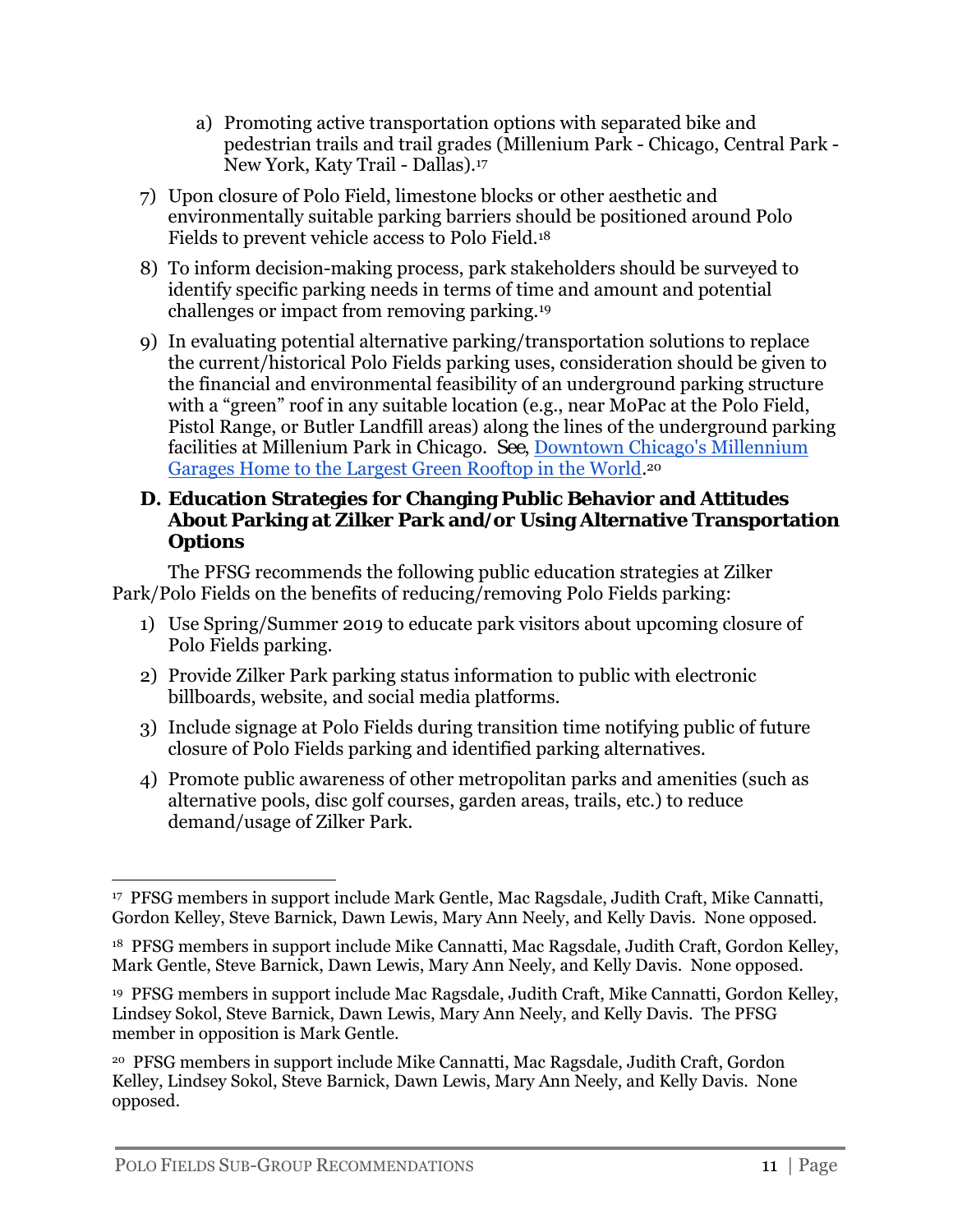5) Encourage PARD to create similar amenities at other district and metro parks (such as pools, disc golf courses, garden areas, trails, etc.)to reduce demand/usage of Zilker Park)

#### **III. Zilker Park Master Plan - Information and Opportunities for Consideration**

The PFSG recommends the following information and opportunities for consideration in connection the scoping of the Zilker Park Master Plan process:

- A. The Zilker Park Master Plan process should proceed without delay, and should include evaluation of environmental and visitor convenience impacts from permanently reducing and/or eliminating Polo Fields parking in favor of identified alternate parking and/or transportation solutions that will be efficient and convenient for visitors to Zilker Park.
- B. In evaluating potential alternative parking/transportation solutions to replace the current/historical Polo Fields parking uses, the Master Plan process should consider an underground parking structure with a "green" roof in any suitable location (e.g., near MoPac at the Polo Field, Pistol Range, or Butler Landfill areas) along the lines of the underground parking facilities at Millenium Park in Chicago. *See*, Downtown Chicago's Millennium Garages Home to the Largest Green Rooftop in the World. Such a solution may include consideration of a public-private partnership to provide at least partial funding for construction/operation, including the successes and failures of other cities. The Largest Underground Parking Lots In America Have New Landlords.
- C. The Zilker Park Master Plan process should evaluate and recommend appropriate uses, improvements, and benefits for the Polo Fields area by replacing the parking uses, including but not limited to:

1. Extending and/or connecting existing water lines to irrigate the Polo Fields.

- 2. Creating soccer or other sport fields in the area.
- 3. Creating a dog park in the area.
- 4. Enhancing landscaping and adding trees in the area.
- 5. Adding water quality treatment features to the area.

6. Locating a Zilker Park Visitor Welcome/Education Center in keeping with the recommendations from the Zilker Park Bathhouse Zone Feasibility Study.

D. In evaluating long term parking/transportation solutions for the Polo Fields and Zilker Park as a whole, the Master Plan process should consider a public-private partnership to manage parking through the entirety of Zilker Park with a view to potentially providing a single (underground) parking facility which replaces the existing paved and overflow parking areas so that existing impervious cover for park roadways and paved parking areas can be reduced by removing or reducing paved parking areas, removing portions of existing roads, and/or reducing the width of existing roads.